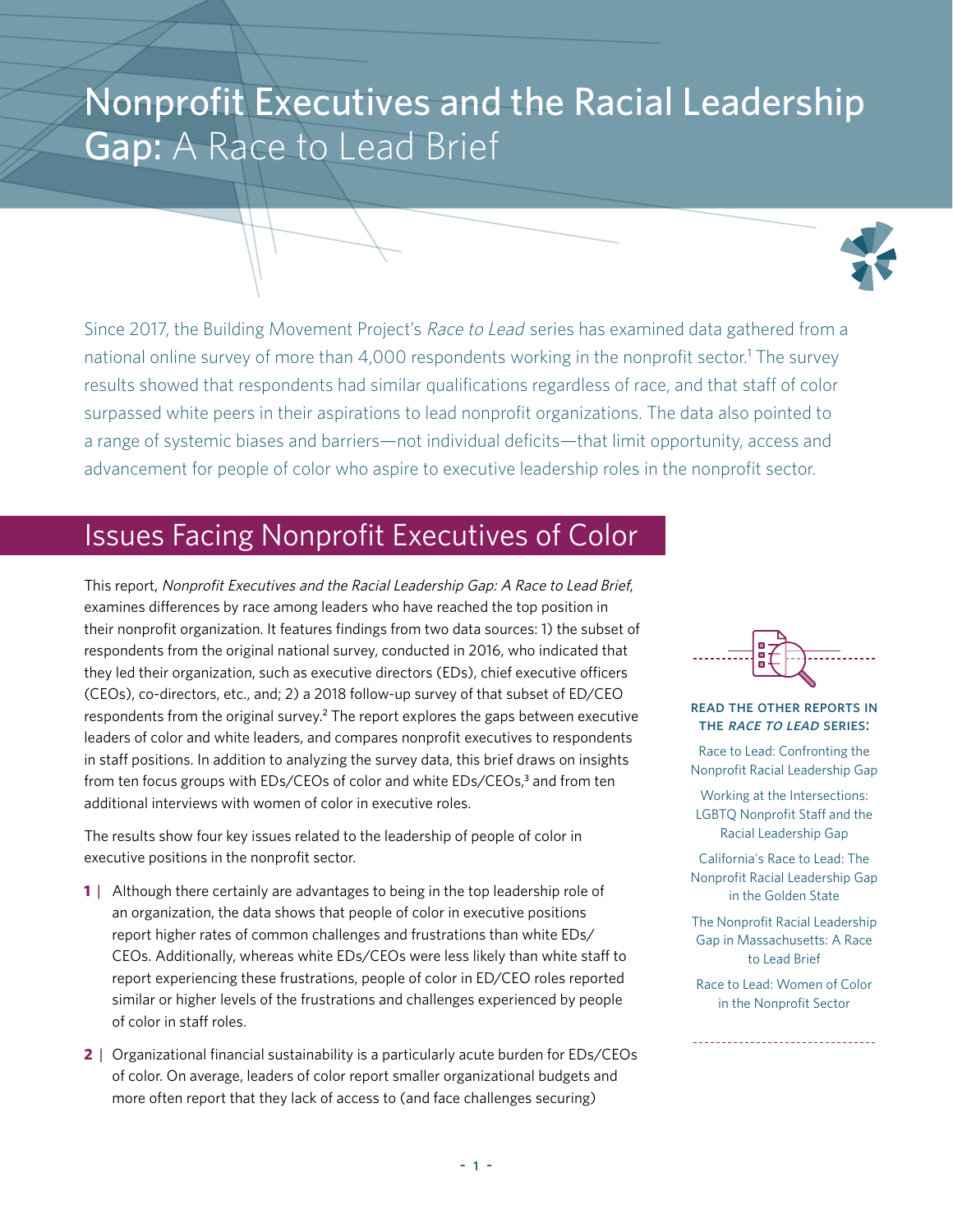financial support from a variety of funding sources, such as foundations, government and individual donors.

- **3** | Nonprofit EDs/CEOs of color report more challenges in their relationships with boards of directors when the boards are predominantly white.
- **4** | Both EDs/CEOs of color and white leaders are taking similar steps to make their organizations more equitable, inclusive and diverse.

### Racial Differences in the ED/CEO Sample

When the Nonprofits, Leadership and Race Survey was conducted in 2016, the online survey was distributed by Building Movement Project in partnership with 15 organizations and almost 100 nonprofit social media "influencers," all of whom were selected because of their capacity to reach people of color working in the nonprofit sector. This led to an overall sample in which 42% of respondents identified as people of color. A similar percentage (39%) of the nonprofit EDs/CEOs who participated in the survey self-identified as people of color, compared to 61% who were white. Because the Race to Lead survey was conducted with strategic outreach to people of color, the sample appears to be significantly more diverse than the nonprofit sector overall; BoardSource's 2017 Leading with Intent survey found that 90% of chief executives in its sample self-identified as white.<sup>4</sup>



Figure 1: Type of Organization Led by ED/CEO Respondents

The data collected from people of color and white EDs/CEOs showed differences along racial lines regarding the types of organizations that respondents led. The majority of people of color EDs/CEOs indicated that their nonprofit was an identitybased organization. As Figure 1 shows, nearly half (49%) of EDs/CEOs of color responding to the original 2016 survey led an identity-based organization focused on people of color—e.g., focused on issues related to racial/ethnic communities and/or immigrants—and an additional 22% led an organization focused on another identity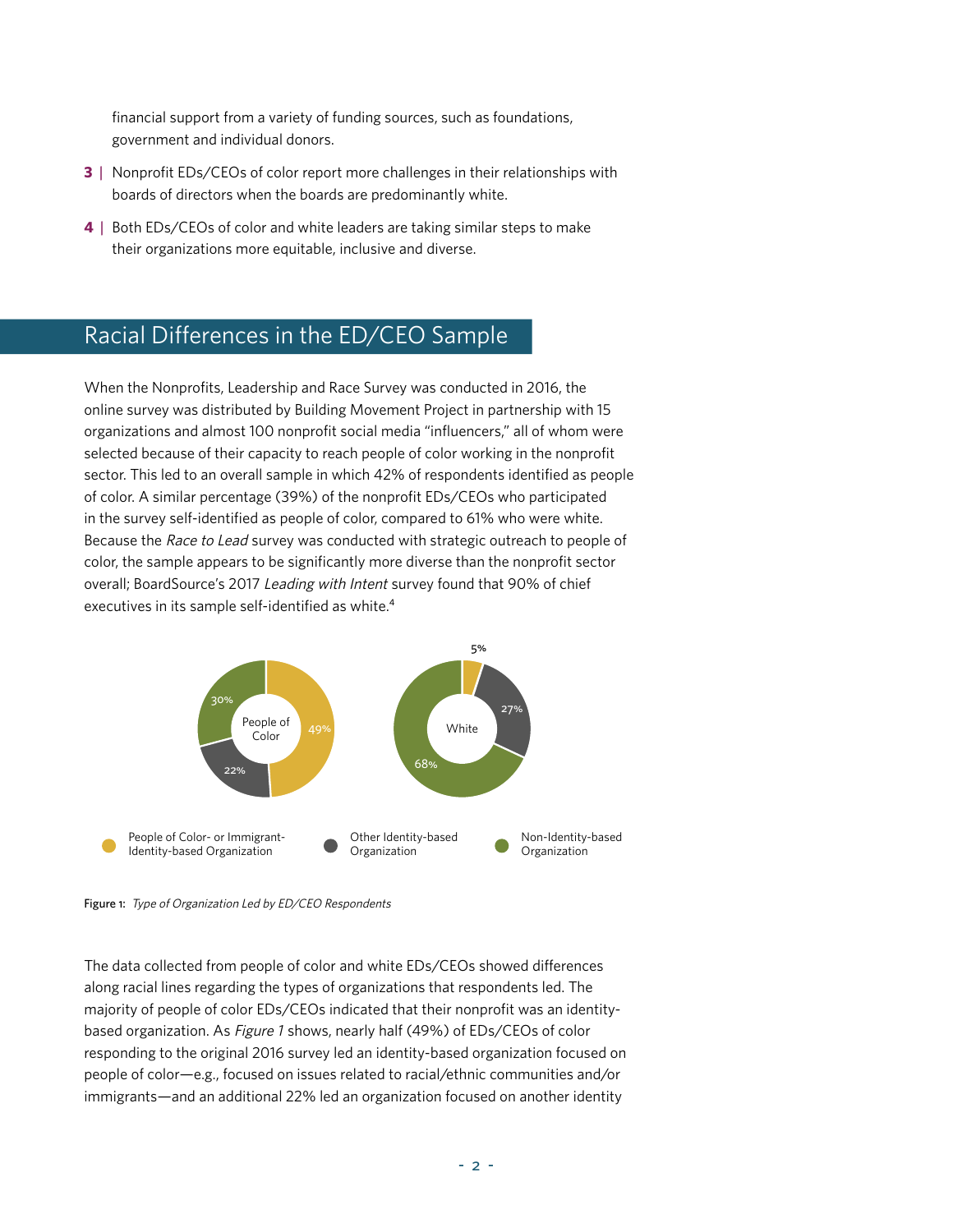group not related to race/ethnicity/immigrant status, such as organizations focused on issues affecting women or LGBTQ people.<sup>5</sup> In contrast, the majority of white EDs/ CEOs (68%) led non-identity-based groups, such as general human services or health services organizations. Among the leaders of color who participated in the follow-up survey in 2018, the average organizational budget size was smaller than the average budget size reported by white leaders: EDs/CEOs of color reported an average budget size of \$1.3 million, compared to an average of \$1.7 million for white EDs/CEOs, which is a 24% difference.<sup>6</sup>

As illustrated in previous Race to Lead reports, differences between people of color and white respondents in traditional measures of readiness for senior positions were generally small and not significant. For instance, roughly three-fifths of nonprofit EDs/ CEOs had advanced degrees (see Figure 2).



Figure 2: Educational Attainment of EDs/CEOs

Similarly, EDs/CEOs of color and white executive leaders both reported high rates of training on key leadership skills such as staff management and project goal setting. Across the board, larger shares of EDs/CEOs reported having received training and leadership development compared to respondents in staff roles (see Figure 3 on the following page). The training gap between EDs/CEOs and staff was largest related to financial management.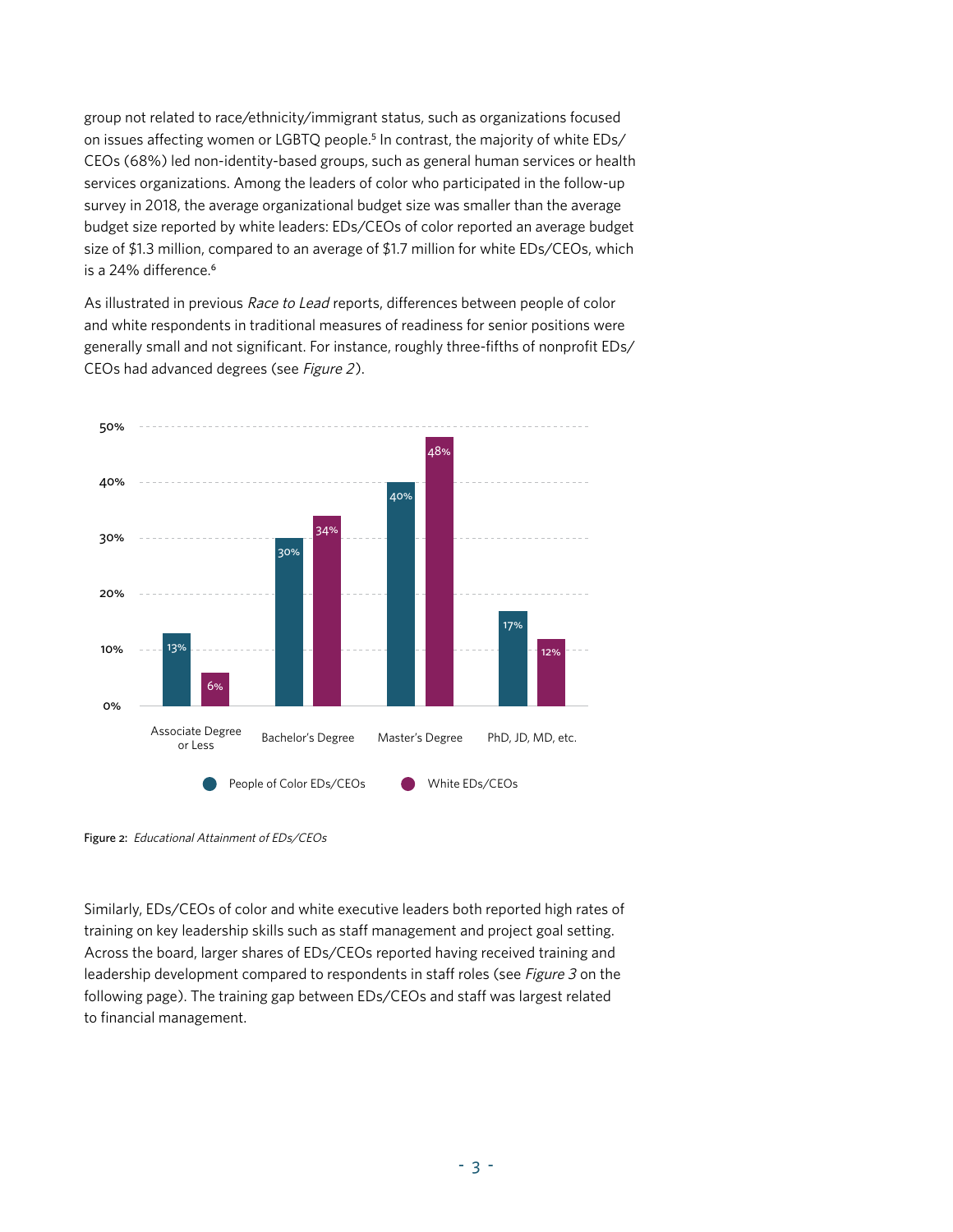

Figure 3: Leadership Development and Skills Training Received

Several write-in responses and stories shared during the focus groups illustrated that EDs/CEOs of color felt they had to work harder and longer to prove themselves before being hired for executive positions in the nonprofit sector. The survey data itself did not point to any clear trends about how or when leaders of color move into executive roles. In the original survey, more than two-thirds of both people of color and white EDs/ CEOs (70% and 76%, respectively) had worked in the sector for more than a decade. However, in the follow-up survey, a larger share of executive leaders of color indicated that their current job was their first executive director or CEO position in the nonprofit sector (83% of EDs/CEOs of color compared to 69% of white EDs/CEOs). Although the follow-up survey did not explicitly ask EDs/CEOs of color if their predecessor was white, it did ask if their predecessor's race matched their own. Only 37% of people of color in executive leadership positions reported that their predecessor was of the same racial background, whereas 86% of white EDs/CEOs indicated that their predecessor was also white.



"There are not that many Latino CEOs in the nonprofit world. Advancing is really tough because opportunities are not always given."

#### ~ latinx man ed/ceo survey **RESPONDENT**

"I have experienced numerous situations where I have been denied opportunities for growth even when I had the most experience and education."

~ black woman ed/ceo survey **RESPONDENT** 

--------------------------------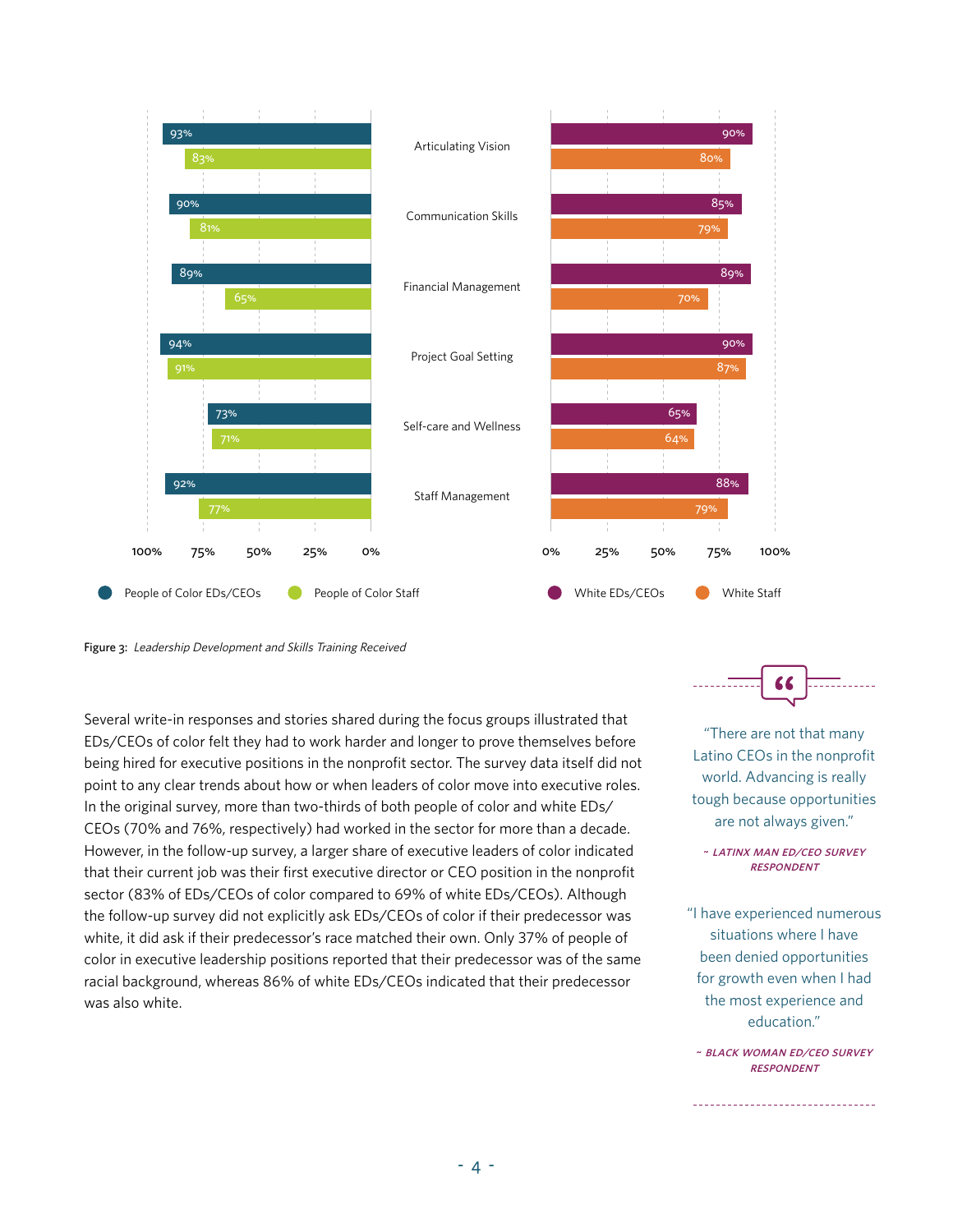## The Findings

The Race to Lead series thus far has broadly explored the leadership aspirations of people working in the nonprofit sector and the intersecting challenges that face people of color, women, and LGBTQ people who seek advancement to leadership roles. This brief shifts focus to those who have already reached positions as nonprofit EDs and CEOs to explore how nonprofit executives grapple with the real-world demands of leadership when they attain it. It is important to acknowledge that nonprofit executives often have difficult jobs, regardless of their race. Running a nonprofit organization requires juggling multiple demands of organizational management, from balancing budgets to managing staff to demonstrating a real impact in the world. But despite these challenges, nonprofit EDs and CEOs demonstrate remarkable determination and resilience, particularly in choosing to take meaningful steps to make their organizations more equitable, inclusive and diverse. Nonetheless, as previous reports in the Race to Lead series have demonstrated, the challenges and burdens that may appear universal at first glance are often compounded by race and other features of identity. The survey data and insights shared through interviews and focus groups highlight key areas where the pressures of executive leadership seem to be amplified for people of color.

### The Benefits of Being in Charge?

The survey data suggests that people of color do not reap the advantages of leadership to the same extent as their white peers, as indicated by the extent to which common frustrations and challenges among nonprofit staff persist for leaders of color while they seem to ease for white respondents who have reached leadership positions. As Figure 4 shows on the following page, EDs/CEOs of color were more likely than white executives to experience common leadership frustrations. Roughly half of EDs/ CEOs of color indicated that they "often" or "always" experienced challenges with "being called on to represent a community," "lack of relationship with funding sources" and "inadequate salaries," while a third (or fewer) of white executives responded similarly. Moreover, whereas white EDs/CEOs were less likely than white staff to report experiencing these frustrations, people of color in ED/CEO roles reported similar levels of the frustrations and challenges experienced by people of color in staff roles. On measures including "inadequate salaries" and "lack of role models," white EDs/CEOs were less likely than white people in staff roles to report those factors as frequent challenges, but executives of color were nearly just as likely—and in the case of "lack of social capital/networks," more likely—than staff to report that those measures were a source of frustration.<sup>7</sup> The only measure where leaders of color and white executives expressed equal frustration was that 82% of nonprofit EDs/CEOs, regardless of race, reported challenges with their "demanding workload," a rate that is fifteen percentage points higher than the responses of people in staff roles.



"Somebody said it takes five years before you really feel okay [about the work as an ED/CEO]. I'm into nine months of my fifth year … but I still feel that mentality that I have to push and work really, really hard to the point where I have health issues now, to be honest."

> ~ asian woman ed/ceo **INTERVIEWEE**

"People of color, at least in my experience in this work, suffer a lot of hypertension … associated with the amount of stress that's connected to doing this type of work, and not receiving the resources necessary to do it."

> ~ man of color ed/ceo focus group participant in raleigh, nc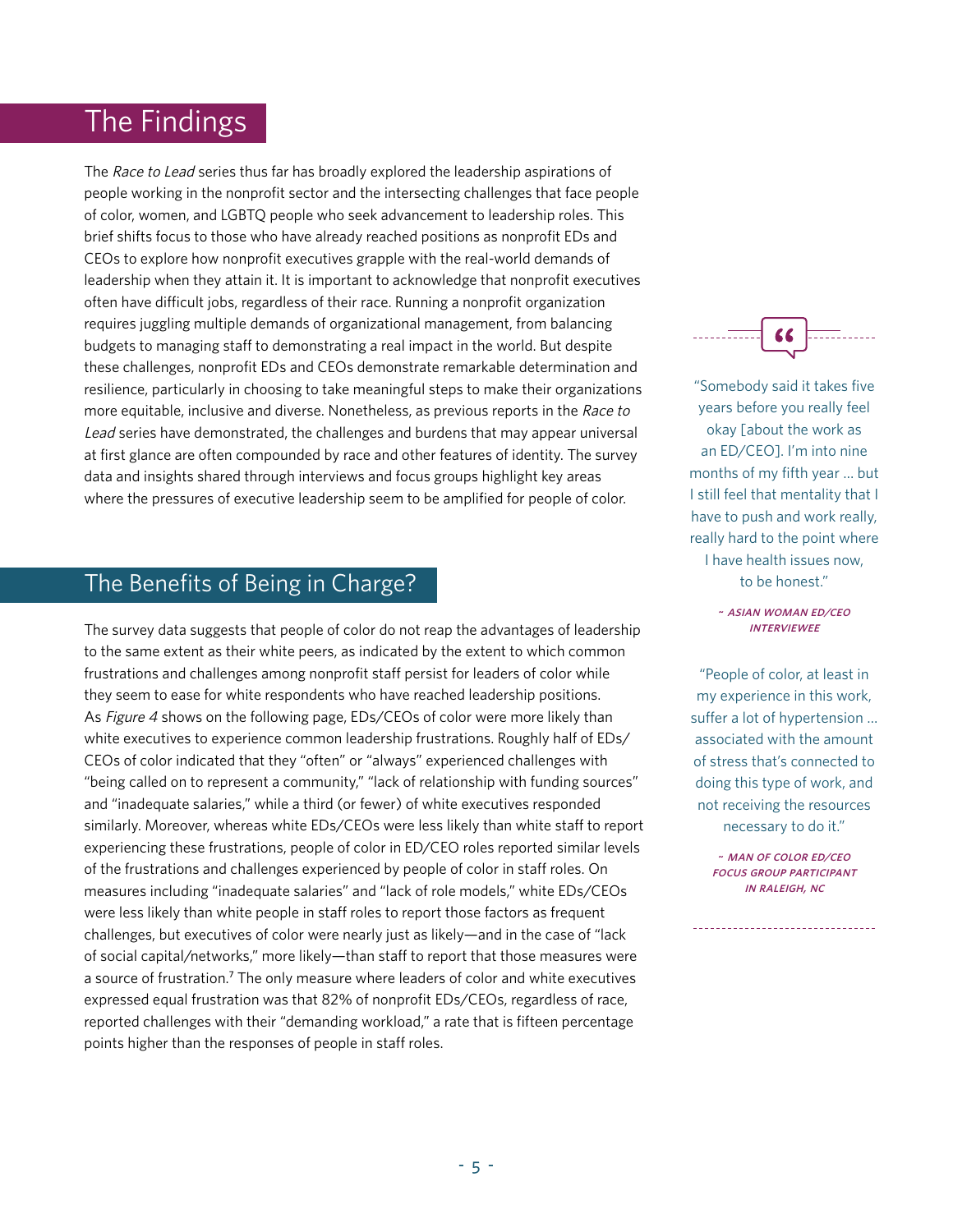

Figure 4: Challenges and Frustrations Faced on the Job ("Often" or "Always")

Perhaps because EDs/CEOs of color face similar challenges and frustrations as those in staff roles while also bearing the added pressures of executive leadership, nearly three-quarters (73%) of people of color in leadership roles had experienced training in "self-care and wellness," compared to roughly two-thirds (65%) of white nonprofit executives (as shown in *Figure 3* on page 4). In focus groups and interviews, leaders of color, particularly women, talked about the pressures of their workload resulting in negative health outcomes, including those requiring medical intervention. The data and reflections from EDs/CEOs of color reflect psychological research connecting exposure to bias, discrimination and racism to stress, and connecting the racial disparities in stress to negative health impacts.<sup>8</sup> While the higher percentage of EDs/CEOs of color who report turning to "self care and wellness" training reflects resiliency and determination to cultivate habits to regulate and manage stress, it is also incumbent on boards of directors and grantmakers to more effectively and sustainably support people of color leading nonprofit organizations, as discussed in more detail below.



"[Leading] as a queer woman of color is exhausting. The emotional labor is real … I can't do it forever. I want to transition before I can no longer manage well and start causing harm as a result."

~ multiracial woman ed/ceo survey respondent

------------------------------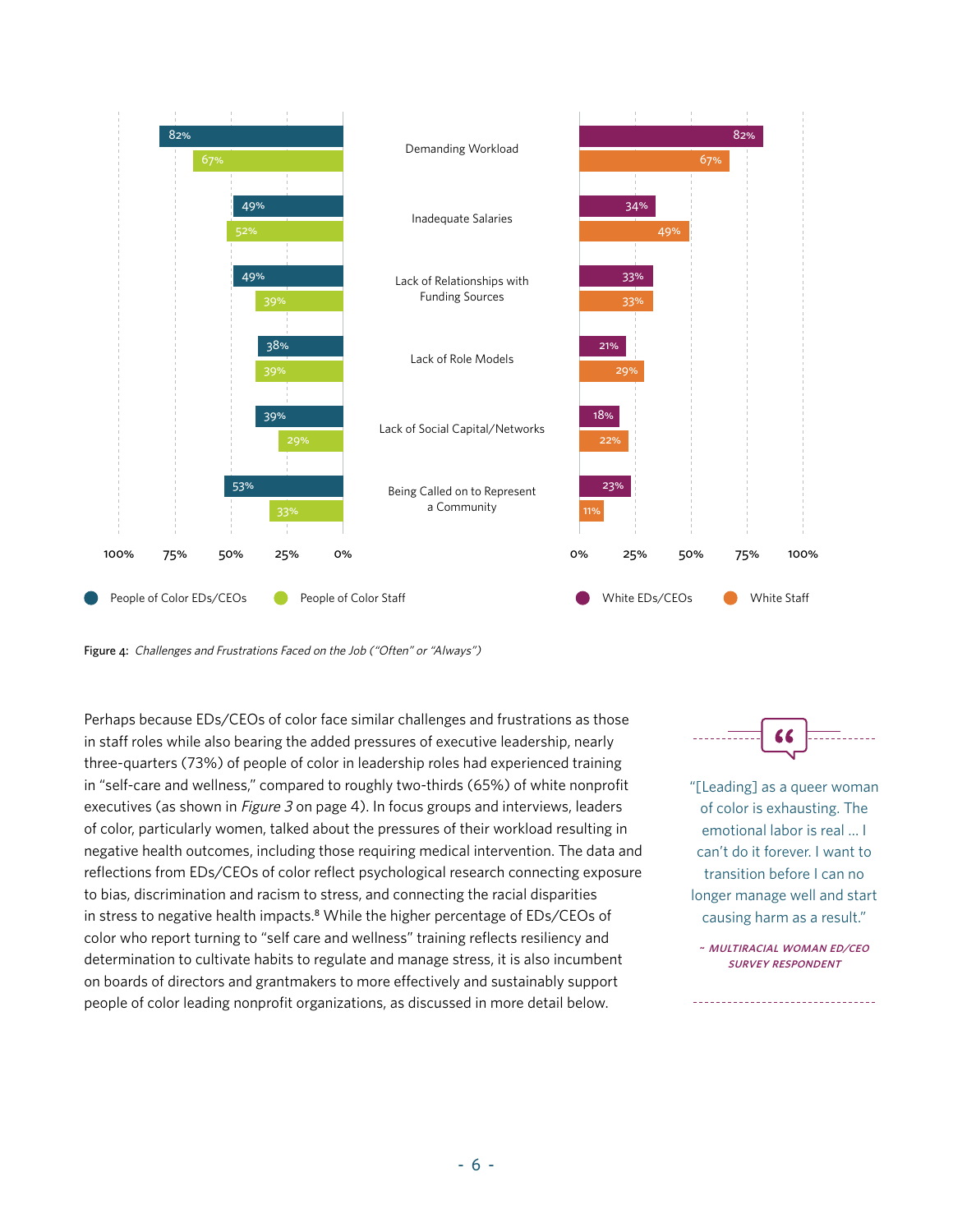### The Burden of Sustainability

One of the largest differences between people of color and white respondents to the Nonprofits, Leadership, and Race Survey was the reaction to the statement that "Organizations led by people of color have a harder time fundraising than similar organizations with white leaders." In response, 61% of people of color agreed "somewhat" or "strongly" compared to 31% of white respondents. In the ED/CEO sub-sample, an even higher share (72%) of leaders of color agreed with the statement, while the percentage of white executives who felt similarly (32%) was nearly the same as the overall sample. In contrast to the large racial gap between EDs/CEOs on the perception that people of color-led organizations have a harder time fundraising, there was not a statistically significant difference in how respondents rated their own fundraising abilities: 52% of EDs/CEOs of color and 59% of white leaders indicated that they were "consistently" or "often" a "good fundraiser." In focus groups and interviews, leaders of color described in more detail that the obstacle is not their skill or ability at fundraising, but that they have more limited access to the institutions, networks and people that can offer financial support.

The follow-up survey found that white executives and leaders of color shared very similar levels of frustration on seven common fundraising challenges, including needing more staff, lack of support from their organization's board, onerous grant requirements, receiving smaller grants than peer organizations doing similar work, and lack of access to sources of support. Figure 5 shows that leaders of color and white EDs/CEOs indicated they "often" or "always" experienced challenges related to most of these factors. Although the sample size in the follow-up survey was too small to identify statistically significant differences between EDs/CEOs based on race for this question, there are notable gaps based on race related to "access to individual donors," "access to foundations" and other organizations getting "bigger grants" for the same work.



"I went out with the chair of the board on some meetings … white male, deeply entrenched in the community, knows a lot of people. He was able to raise in those four meetings what I have been trying to raise in the past 18 months."

> ~ woman of color ed/ceo focus group participant in raleigh, nc

> > ------------------------



Figure 5: Fundraising Challenges Reported by EDs/CEOs - Follow-up ED/CEO Survey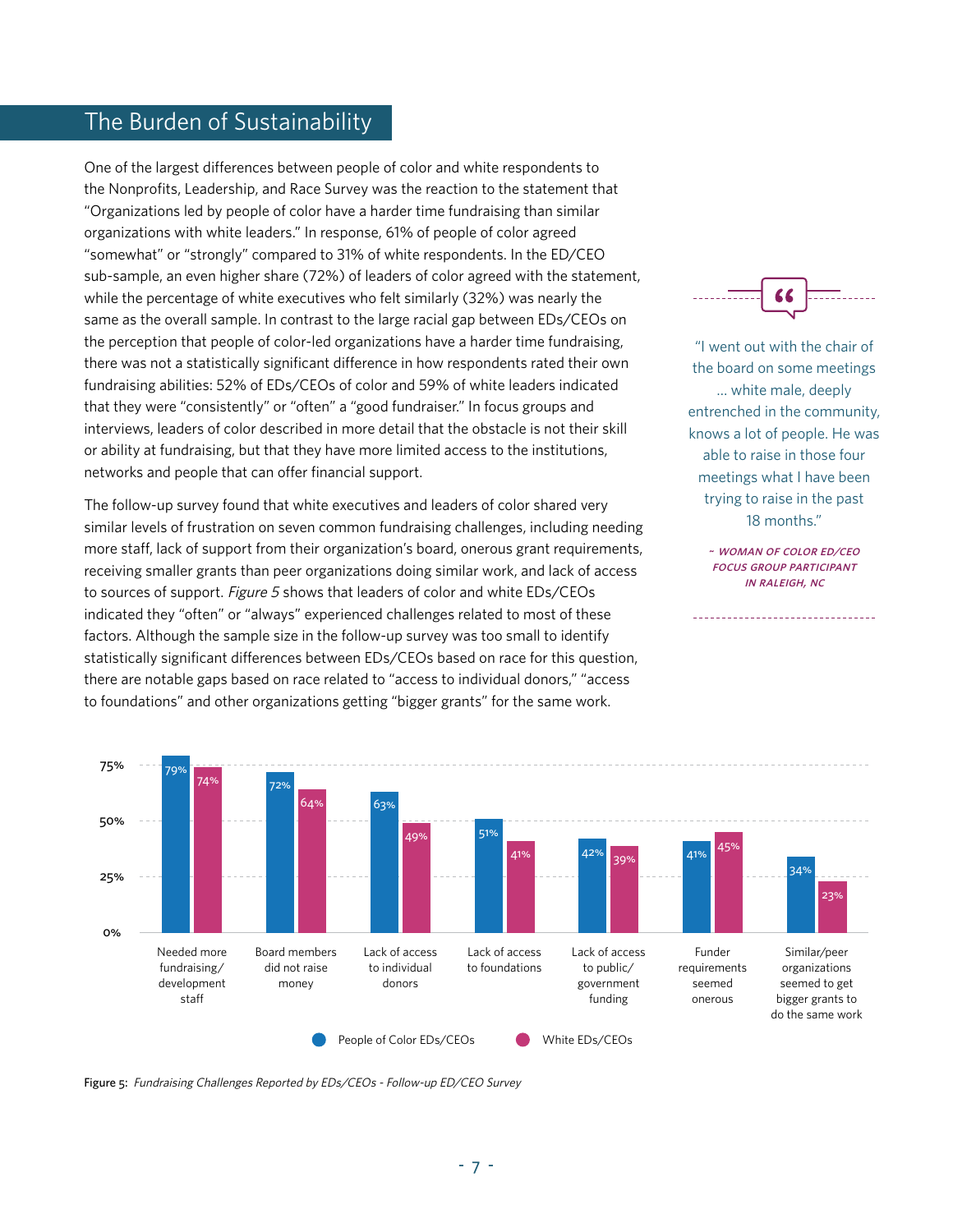The follow-up survey also found that foundation grants were often the largest source of funding for organizations led by executives of color (41%), whereas white leaders reported more diversified funding from government contracts, individual donors and fee-for-service. Only 28% of white EDs/CEOs indicated that foundation grants were their largest funding source. Because foundation grants may constitute a larger portion of the funding of organizations led by people of color, advocacy to convince foundations to do their grantmaking with a racial equity lens continues to be critical.



"At a recent conference … the discussion was about the lack of funding through funders, and how much more difficult it seems to be sometimes when you are a person of color trying to get the funding and get into the networks … [When] you don't play golf, how do you make it work? So I'm learning golf."

~ woman of color ed/ceo focus group participant in albuquerque, nm

### The Challenge of Managing Up

In nonprofit organizations, the ED/CEO reports to the organization's board of directors, and the relationship between a leader and their organization's board is a significant factor in the leader's experience.

The first Race to Lead survey did not explore board dynamics in depth, but the followup survey of executive leaders asked questions about a range of nonprofit board challenges articulated in ED/CEO interviews. In general, most respondents did not report experiencing the potential challenges identified in the follow-up survey (see Figure 6 on the following page). For instance, only a quarter of nonprofit EDs/CEOs (26% of white leaders and 27% of executives of color) felt that their board members were "not sufficiently involved in governance." Even smaller percentages of leaders felt that their boards "often" or "always" "did not recognize my accomplishments" or "questioned my decisions." The only area in which the majority of respondents said they did experience challenges was related to fundraising by board members. Roughly two-thirds of EDs/CEOs (64% of executives of color and 73% of white leaders) indicated that they "often" or "always" faced challenges because their board did not have connections to new sources of revenue.<sup>9</sup>

Despite the positive experiences reported by EDs/CEOs about their own board members, in the original survey executives of color agreed more strongly than white respondents that hypothetical "predominantly white boards often don't support the leadership potential of staff of color" (68% of EDs/CEOs of color and 53% of white



"The lack of accountability for the behavior of rogue board members or reverence given to outside consultants who are white is appalling and in some cases has been blatantly racist."

~ black woman ed/ceo survey **RESPONDENT**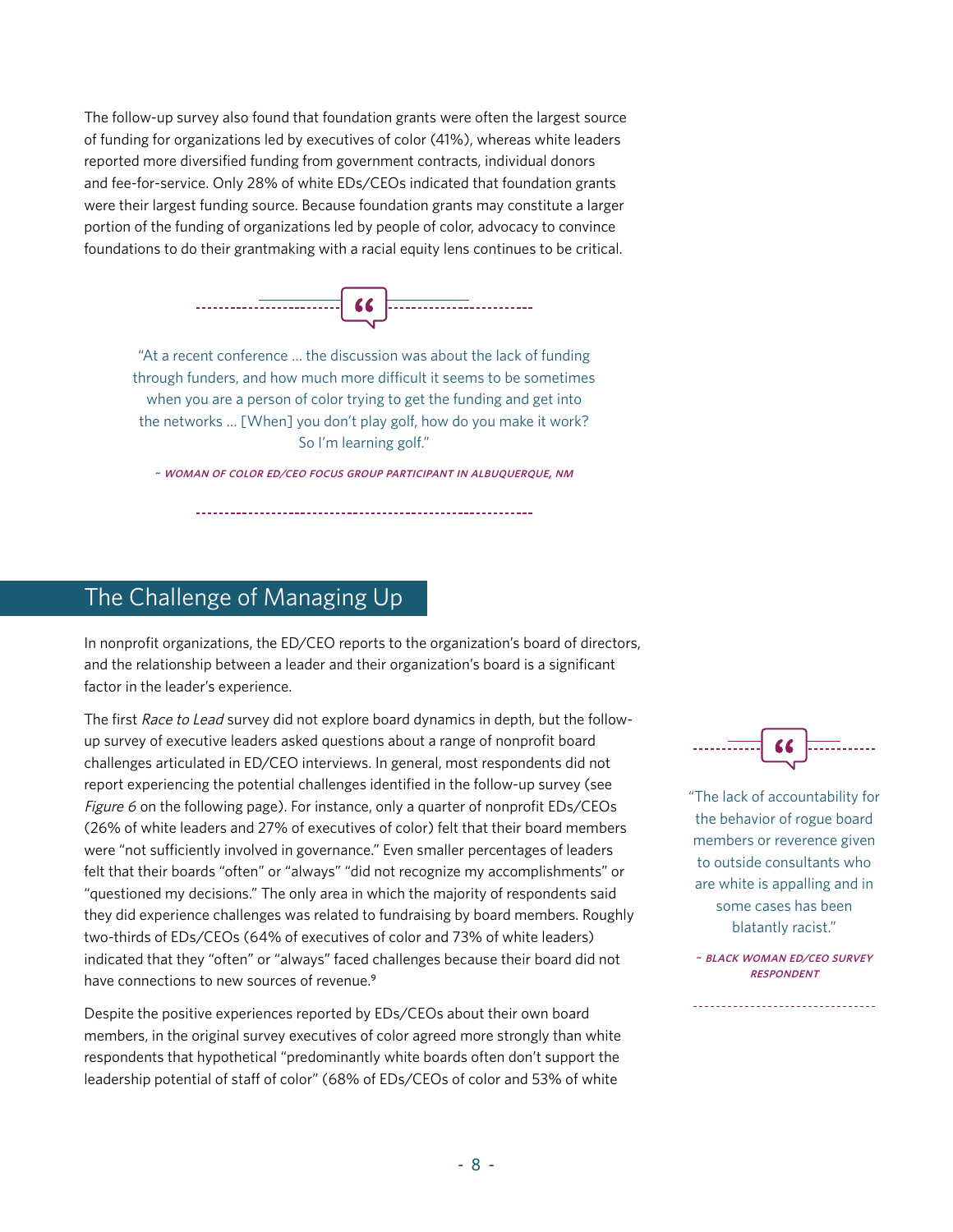executives agreed "somewhat" or "strongly"). While several survey takers and focus group participants described board dynamics that were racialized and problematic, other leaders described successful experiences with managing racial dynamics with their board.



Figure 6: Challenges and Frustrations with Boards of Directors ("Often" or "Always") - Follow-up ED/CEO Survey



"My board also is predominantly white, and we have a great relationship … I walk into a room with 'beards' all the time. If I understand who is sitting across the table from me and I don't think they're going to be able to hear something from me … I then think about who is the person I need to have [with me]. Whether it's a white Jewish board member or a man of color … oftentimes I need help from one of them, especially with the funding community."

~ woman of color ed/ceo focus group participant in new york, ny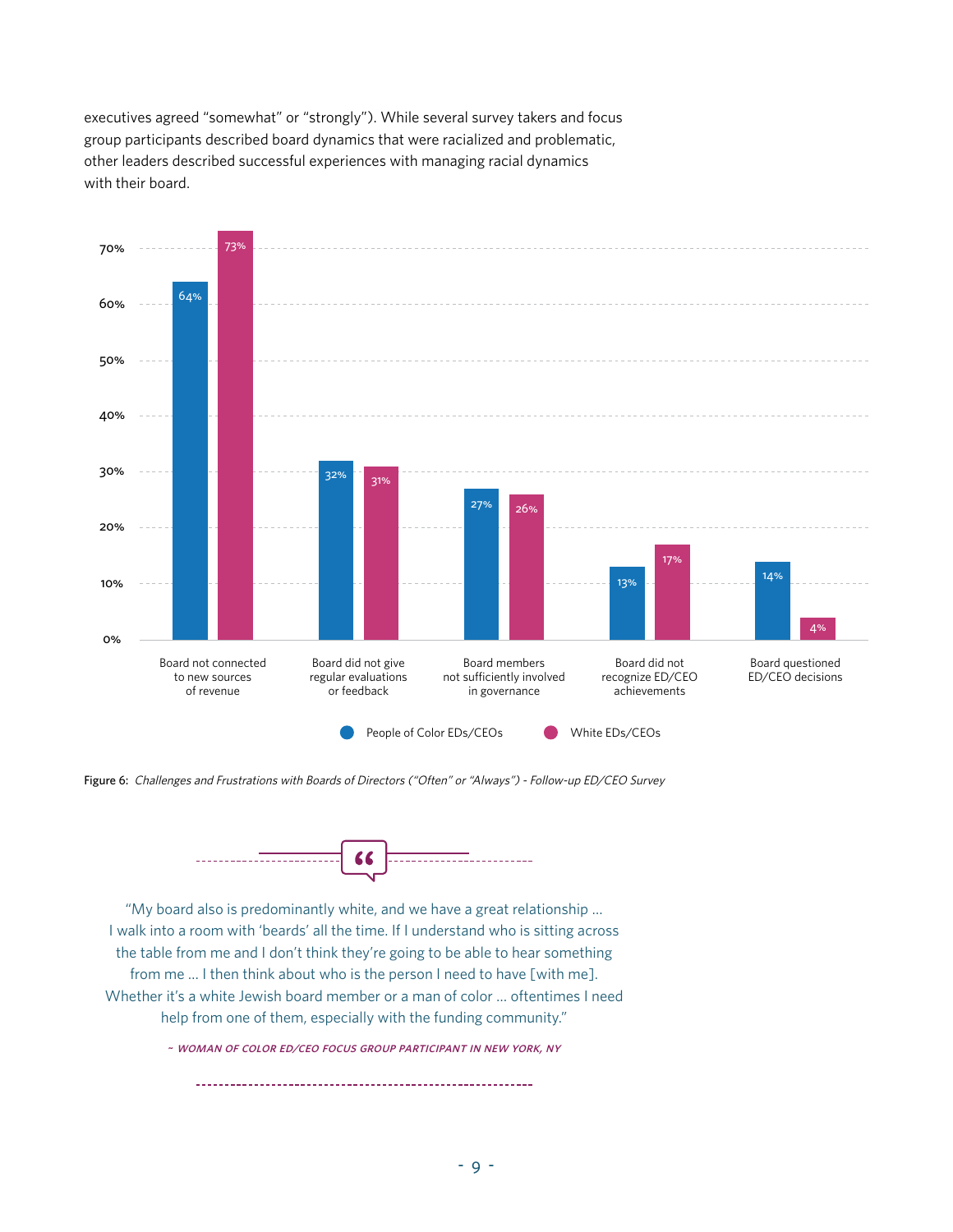### The Responsibility to Lead on Equity

Addressing issues of race and diversity within organizations can be daunting for nonprofit executives and appears to be an area where organizational leaders and staff have differing views and expectations of what works to make nonprofit workplaces more equitable and inclusive.

Overall, nonprofit EDs/CEOs agreed that lack of diversity in leadership of nonprofits is a "big problem" for the sector (see Figure 7). But both EDs/CEOs of color and white executives seemed to indicate ambivalence about whether nonprofits can effectively address these issues without external capacity and support. For instance, a larger share of EDs/CEOs of color compared to white executives (50% and 40%, respectively) agreed that organizations "often create tensions that they are not equipped to resolve" when trying to address equity issues, even though more than half of all EDs/CEOs (57% of executives of color and 56% of white leaders) disagreed with the idea that these issues are "so complicated it's not clear how to resolve them and move forward." This data from EDs/CEOs mirrored the responses from all survey-takers on these questions, and was supported by comments made in focus groups by both leaders of color and white EDs/CEOs. In general, the nonprofit sector faces uncertainty about what organizational actions, initiatives and steps best align with stated values related to equity and inclusion.



"There's a lot of commitment and lots of folks are saying, 'Yes, we value diversity and yes, we're going to put it in all of our stuff. … [But] what are the tools? What are the models? … I feel like we've just scratched the surface in our organization and maybe that's true for other organizations too, but that's a 'where the rubber meets the road' sort of thing."

> ~ woman of color ed/ceo focus group participant **IN ALBUOUEROUE, NM**

\_\_\_\_\_\_\_\_\_\_\_\_\_\_\_\_\_\_\_\_\_\_\_\_\_\_\_\_\_\_\_\_\_\_\_



Figure 7: Race and Diversity Issues in the Nonprofit Sector (Level of Agreement)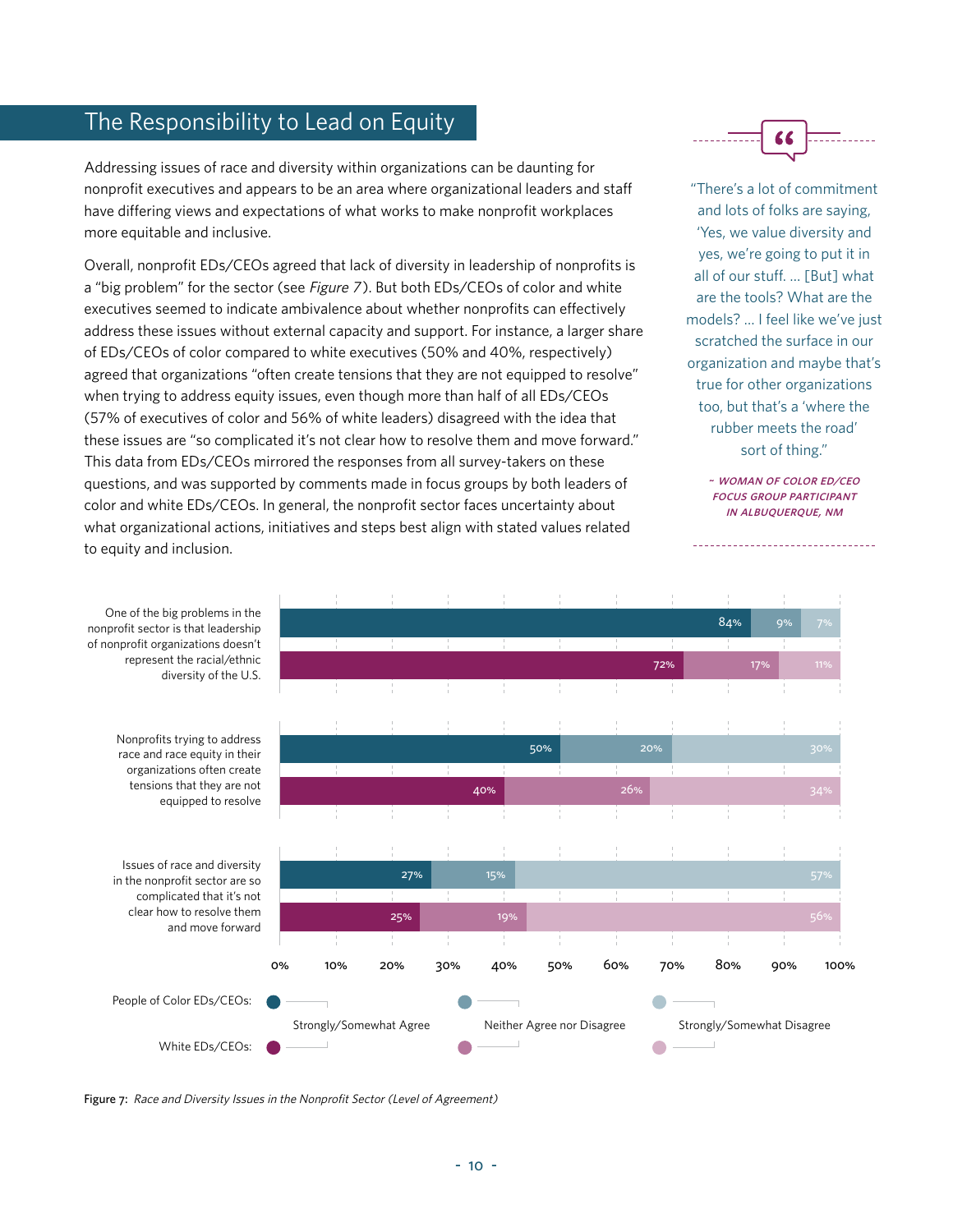Although there were limited differences between how leaders of color and white EDs/CEOs assessed the diversity efforts of their organizations, there were significant disparities between nonprofit executives and staff. The survey was not able or intended to compare executives and staff from the same organizations. However, white EDs/ CEOs and executives of color were more likely to report that their organization already "pays enough attention to racial/ethnic diversity" across a range of measures, whereas staff were less likely to agree that these issues received sufficient attention (see  $Figure 8$ ). The smallest gaps were 17 percentage-point differences between white respondents in ED/CEO roles and staff roles on whether their organization paid enough attention to diversity when "recruiting new staff" and "developing external communications strategies." The largest gap (41 percentage points) was between EDs/CEOs of color and staff of color on whether the organizations they worked for were doing enough to recruit new board members of color.

There are many possible explanations for the differences in perspective between executive leaders and staff. In some cases, EDs/CEOs may be aware that staff are less satisfied with the level of attention given to diversity issues but attribute this difference to the fact that staff have less information about organizational efforts and the challenges of building the organizational will to make progress. However, it is also possible that organizational hierarchies insulate executives from contending with staff frustration and dissatisfaction over the pace of change. Some executives may experience a form of tunnel vision in which they assume that the actions being taken by the organization are being widely appreciated as progress and are not aware that staff do not share their perspective that sufficient effort is being made.



"I'll be honest, I know what inequity looks like because I've become aware and I look around, but I don't know what equity actually looks like. I don't know that all communities of color know what equity looks like starting from where we are now … I don't know how to judge where success lies."

~ white man ed/ceo focus group participant in raleigh, nc

------------------------------



Figure 8: Does Your Organization Pay Enough Attention to Issues of Racial/Ethnic Diversity? ("Strongly" or "Somewhat" Agree)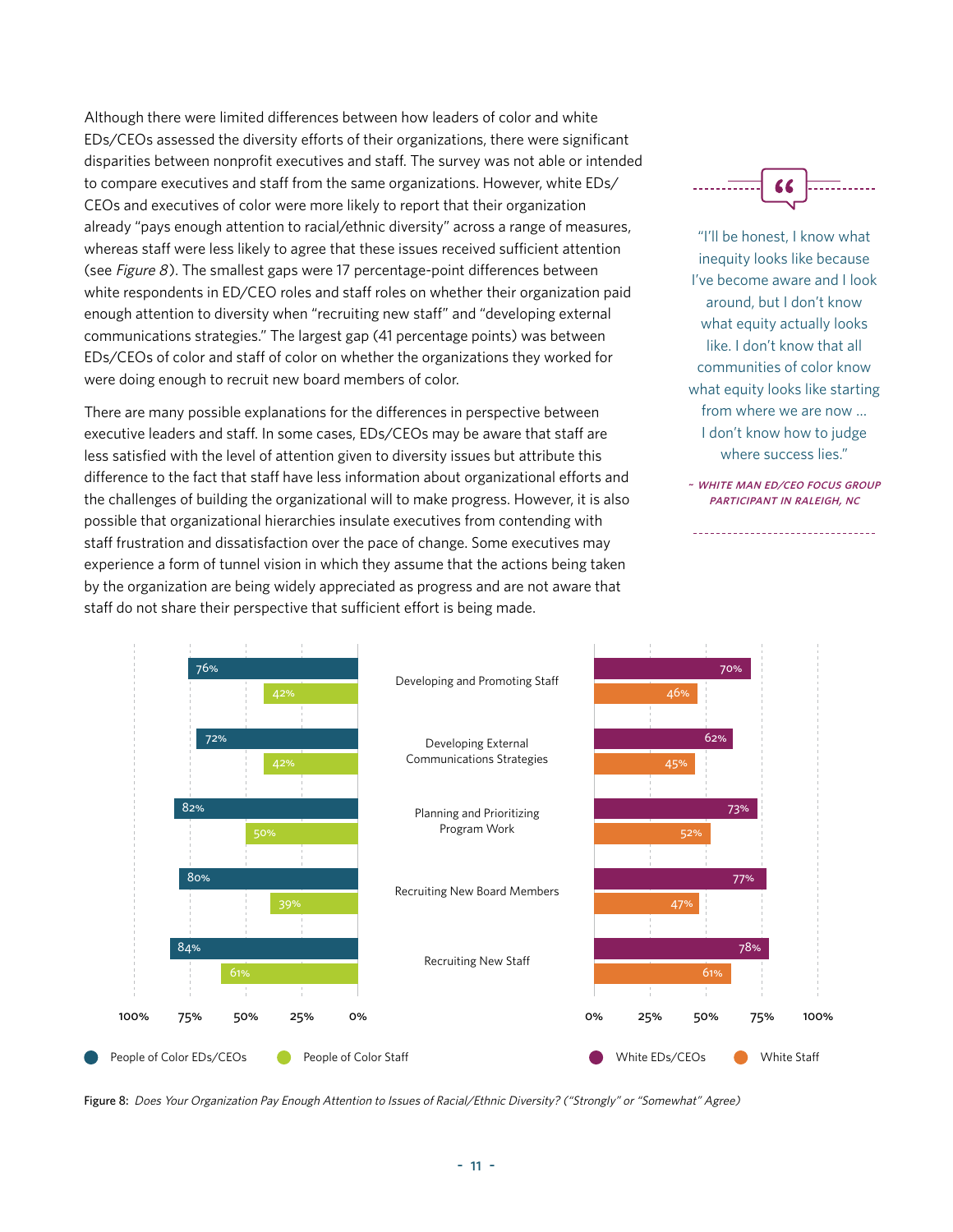The follow-up survey asked EDs/CEOs to indicate what equity-related topics they were incorporating into organizational trainings. The differences in training topics were minor between EDs/CEOs based on the race of respondents. Two statistically significant differences emerged when comparing EDs/CEOs who reported leading identity-based nonprofits to those running non-identity-based organizations. Figure 9 shows that identity-based organizations—including those addressing issues facing people of color and immigrants as well as other identity groups focused on women, LGBTQ people, etc. —were significantly more likely than non-identity-based organizations to address issues of "structural racism" and "white privilege" through their training efforts to advance equity, inclusion and diversity.



Figure 9: Content of Organizational Training on Equity, Inclusion and Diversity - Follow-up ED/CEO Survey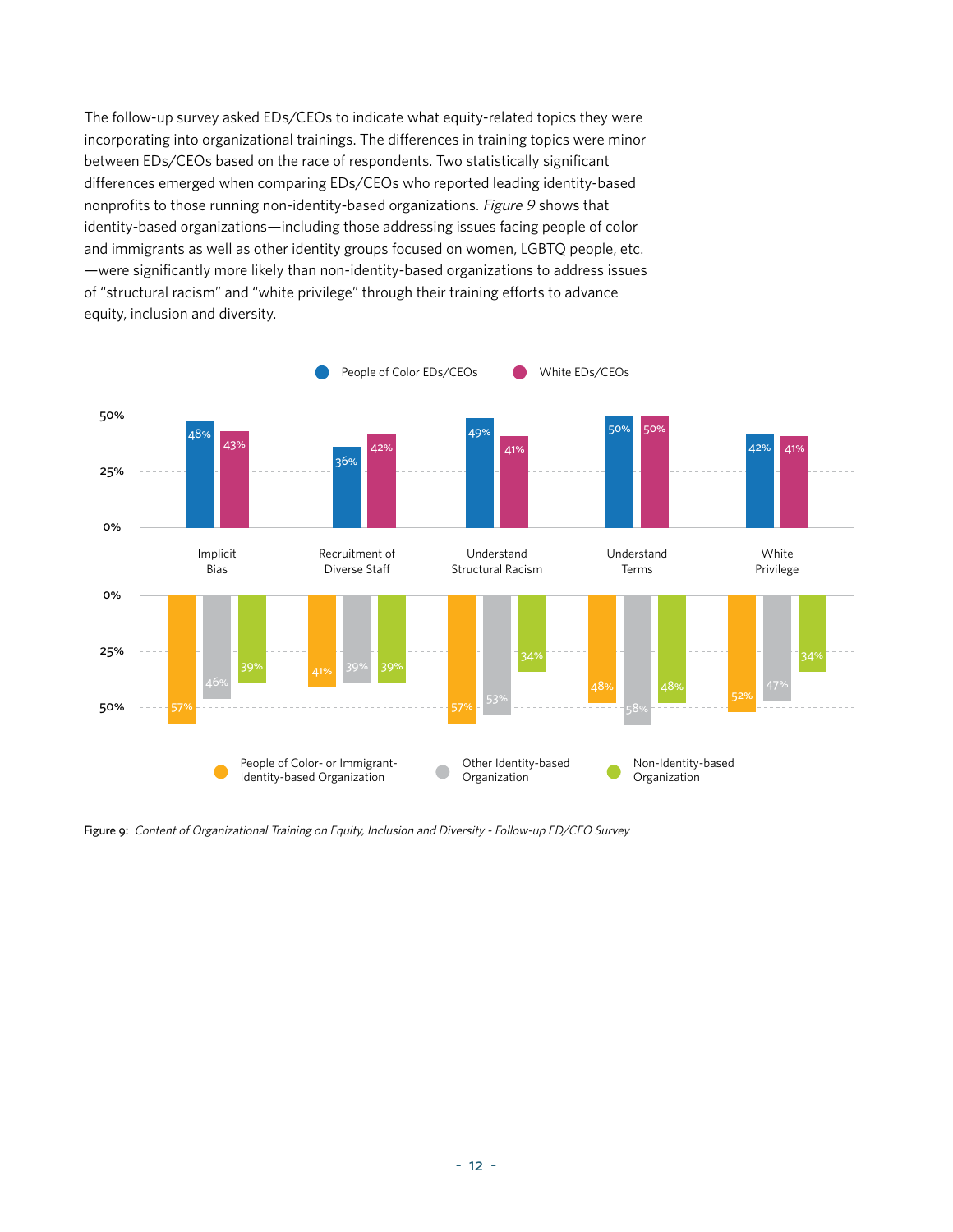## An Emerging Research Agenda to Support Leaders of Color

Building Movement Project is interested in supporting the leadership of people of color both to encourage the nonprofit sector's stated commitment to diversity and because demographic realities indicate that executive transitions will increase over the next decade, which will include more organizations transferring the reins from a white leader to a person of color. Some of these transitions will be well-planned, intentional, and will seek to establish conditions to support the successful leadership of people of color. In other cases, executive leaders of color may find themselves in precarious positions. The "glass cliff"10 phenomenon describes the disproportionate rate at which women are elevated to lead organizations in crisis; for women of color, who face more leadership challenges than white peers, there is a notable risk of being elevated to the helm of struggling organizations without receiving the resources and support needed for success. The survey data, focus groups and interviews that are the basis of this report have only scratched the surface of these issues, and point to a range of questions that merit more research on the nuances of leading in the nonprofit sector as a person of color.

#### Does supporting the leadership of people of color require investing in different kinds of organizations?

As illustrated in Figure 1 (on page 2), executive leaders of color are concentrated in identity-based organizations. This raises questions about the extent that EDs/CEOs of color naturally gravitate to leadership opportunities in identity-based organizations versus the extent that they are locked out of opportunity in the broader nonprofit sector. While it is certainly important to diversify nonprofit leadership overall, in the short-term funders and donors that want to support diverse leadership may need to change or expand the types of organizations they fund in order to support existing leadership by people of color.

#### What is the role of nonprofit boards of directors?

The biggest fundraising challenges for nonprofit executives, regardless of race, related to the need for more capacity within organizations to share the responsibilities of fundraising (see Figure 5 on page 7 and Figure 6 on page 9). A significant portion of EDs/CEOs reported frustrations about board members who did not fundraise for the organization. This data poses a conundrum for the nonprofit sector. On one hand, it aligns with BoardSource data indicating that nonprofit executives surveyed on 15 areas of board performance provided the lowest performance ratings to "fundraising."11 On the other hand, making fundraising a criteria for board recruitment tends to reinforce the phenomenon of all- or mostly-white nonprofit boards, given the wide array of factors—including income inequality, pay gaps, and the historic impact of redlining and racially restrictive covenants on rates of homeownership and asset-building—that have contributed to systemic, generational wealth disparities between white people and people of color.



"I know Caucasian peers who started nonprofit organizations around the same time as me or after and they easily get funding in the millions. When I ask them how? They inform me that somebody took them by their hand and introduced them to the right people."

#### ~ black man ed/ceo survey **RESPONDENT**

"[My board is] very white, very old … so to have to exist in that world is difficult for me … I just go with the flow almost. There can't be too much shake-up because then that million-dollar gift could go away… I don't know if [going with the flow] is a great skill that I've developed, but with this board it seems to be what I need to do to keep doing my job."

~ woman of color ed/ceo focus group participant **IN ALBUOUEROUE, NM**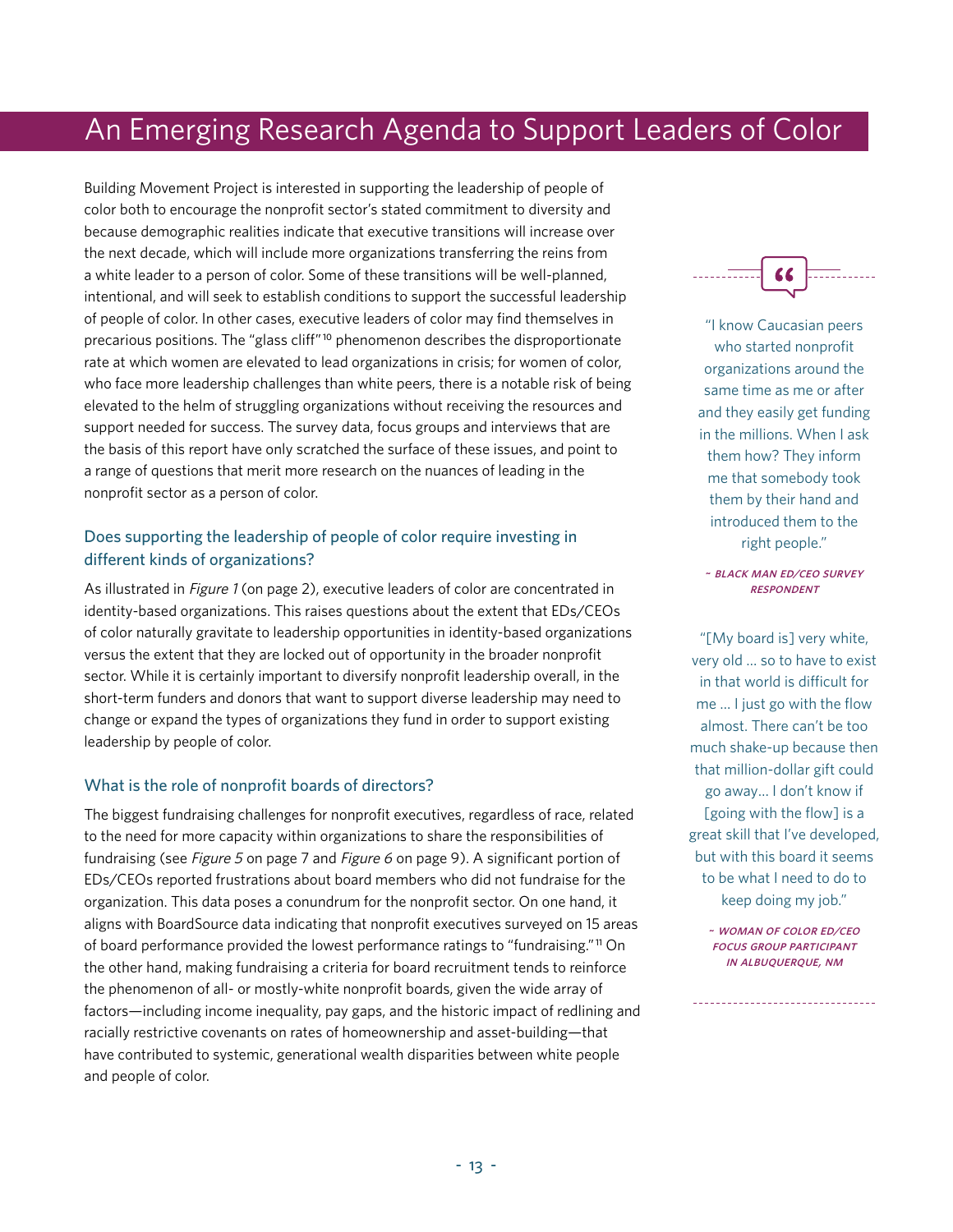#### What does it take for staff and boards to be led by a person of color who succeeds a white leader?

As described above, the majority of EDs/CEOs of color responding to the followup survey indicated that they took over leadership of their organization from a predecessor with a different racial background. Race and identity will continue to be unavoidable factors in leadership transitions, and both white leaders and executives of color are factoring race and equity into their plans as they contemplate both stepping away from and stepping into nonprofit executive roles.

A successful leadership transition for nonprofit organizations and departing executives requires planning, reflection and "leadership in leaving."<sup>12</sup> These elements are all the more critical to effectively prepare an organization to embrace and support a successor who is different from the exiting leader. Despite this clear need, CompassPoint—a national nonprofit leadership development practice—noted in a 2017 report on executive leadership and transitions<sup>13</sup> that the field of executive transition management still has not addressed a variety of so-called "elephants in the room," particularly the lack of diversity among nonprofit executives and boards. In interviews, focus groups and conversations, incoming leaders of color described struggling with heightened expectations, scrutiny and resistance from staff and boards as compared to what faced their white predecessors. As a sector, nonprofit organizations need more models, resources and support to develop the capacity for cross-racial executive transitions that minimize organization upheaval and support the success of incoming nonprofit executives of color.

"I often think about retiring so the board can hire a person of color because I worry my race is damaging my organization."

~ white woman ed/ceo survey **RESPONDENT** 

"As a white leader of a predominantly people of color group (and following after another white leader), I had been hesitant to even take the ED job to begin with. From the start, I was committed to strengthening the organization for a transition to a people of color ED. We were able to do this after 10 years of my own time as ED."

~ white woman ed/ceo survey **RESPONDENT** 

\_\_\_\_\_\_\_\_\_\_\_\_\_\_\_\_\_\_\_\_\_\_\_\_\_\_\_\_\_\_\_\_\_\_\_

## Conclusion

When Building Movement Project embarked on the Nonprofits, Leadership, and Race Survey to explore why there were so few leaders of color in the nonprofit sector, our initial interest was to identify the systems and structures that thwart or ignore the leadership potential of people of color, and, by illuminating these issues, to open up pathways for people of color to advance into senior positions. As this report illustrates, the follow-up survey, focus groups and analysis regarding the experiences of those who have already attained top leadership roles provides compelling evidence that the added barriers and pressures faced by people of color on the path to leadership do not abate for those who reach executive roles. The data featured in this report and the anecdotal stories shared by EDs/CEOs of color offer critical lessons about the challenges leaders of color face and strategies they use to maintain their resiliency and resolve in the face of systemic and structural obstacles. For the nonprofit sector to achieve more diverse leadership, it must not only commit to increasing the number of leaders of color, but also to more effectively supporting those who reach executive roles.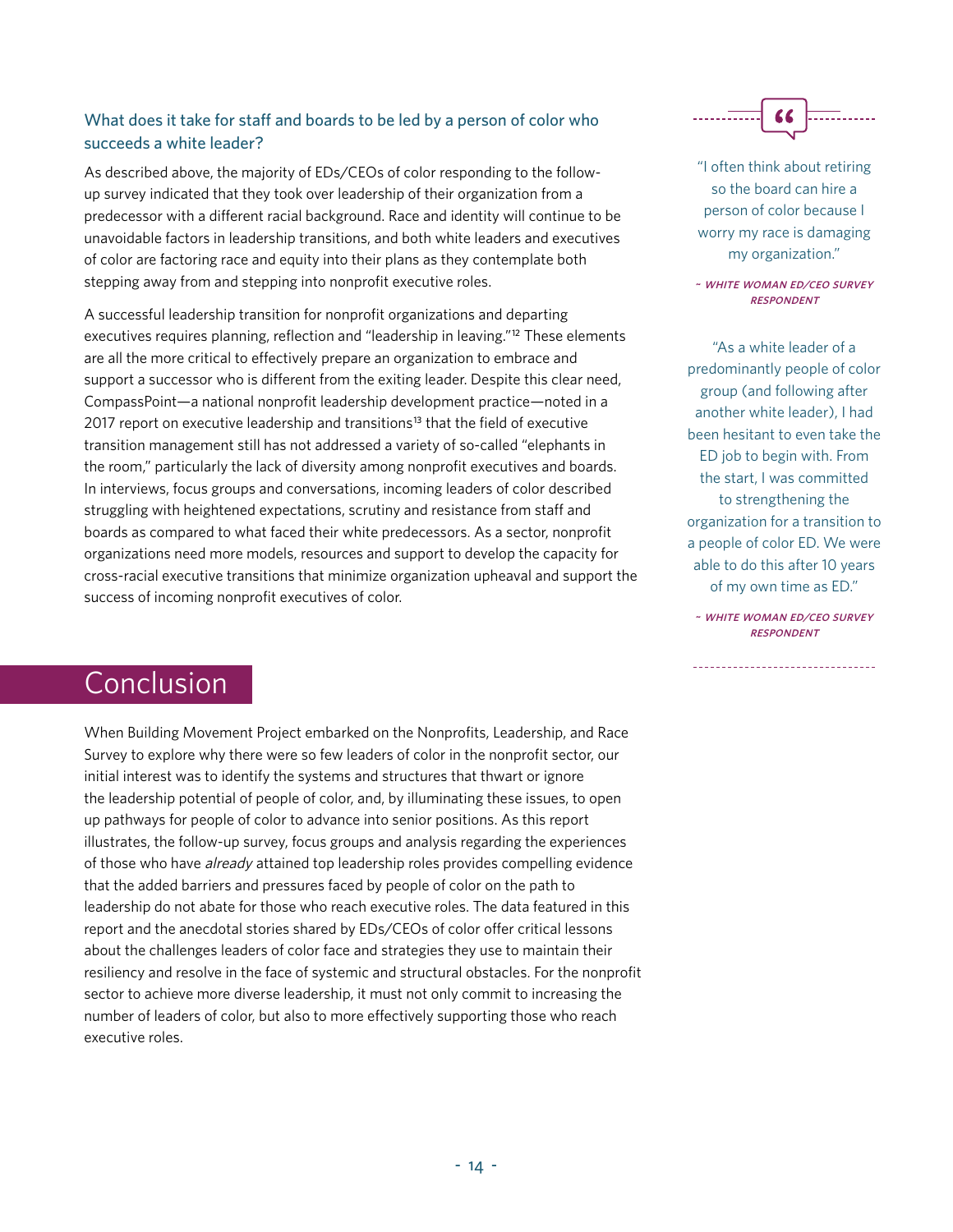## Endnotes

- 1 The survey was conducted between March and May 2016, and a total of 4,385 respondents were included in the overall national analysis. For the purposes of this report the focus is largely on the 868 respondents who indicated that they were nonprofit EDs or CEOs.
- 2 The follow-up survey was conducted in October and November 2018. Building Movement Project sent the survey to 526 individuals who provided their email address when they completed the 2016 survey, and 233 respondents provided usable data for this analysis.
- 3 A total of 83 people participated in 90-minute focus groups conducted in Albuquerque, NM; Boston, MA; New York, NY; Portland, OR; and Raleigh, NC. Two focus groups were conducted in each city, one for white EDs/CEOs and the other for people of color in executive leadership roles.
- 4 BoardSource, Leading with Intent: 2017 National Index of Nonprofit Board Practices (Washington, D.C.: BoardSource, 2017). https://leadingwithintent.org/
- 5 Differences noted in this report are statistically significant unless otherwise noted.
- 6 Eight outliers were removed from the analysis of organizational budgets, including organizations with budgets under \$100,000 and more than \$8 million.
- 7 There were no statistically significant differences between people of color CEOs and people of color staff in often/always experiencing frustrations around inadequate salaries and lack of role models. There were no statistically significant differences between white CEOs and white staff in often/always experiencing lack of relationships with funding sources and lack of social capital/networks.
- 8 American Psychological Association, APA Working Group on Stress and Health Disparities. (2017). Stress and health disparities: Contexts, mechanisms, and interventions among racial/ethnic minority and low-socioeconomic status populations. http://www.apa.org/pi/health-disparities/resources/stress-report.aspx
- 9 The difference between the frustrations of white CEOs (73%) and people of color CEOs (64%) in board members not being connected to new revenue sources was not statistically significant.
- 10 The term "glass cliff" was coined to describe the phenomenon of female corporate executives being appointed to lead organizations (or organizational units) that are in crisis. See Ryan, Michelle K., and S. Alexander Haslam (9 February 2005). "The Glass Cliff: Evidence that Women are Over-Represented in Precarious Leadership Positions". British Journal of Management. 16 (2): 81-90.
- 11 See Endnote 4, Leading with Intent, page 28.
- 12 Kunreuther, F., Segal, P., Clohesy, S., (2013). The Leadership in Leaving. Building Movement Project. https://buildingmovement.org/reports/entry/the\_leadership\_in\_leaving
- 13 Bell, J., Cubias, P., and Johnson, B. (March 2017). Will we get there hire by hire?, CompassPoint Nonprofit Services. https://www.compasspoint.org/sites/default/files/documents/Hire\_by\_Hire\_Report.pdf

## Acknowledgements

This report was written by Building Movement Project (BMP) Co-Directors Sean Thomas-Breitfeld and Frances Kunreuther, with the support of BMP's Senior Research Associate Ofronama Biu and Research Intern Tessa Constantine. The BMP staff thank everyone who helped with this research project by attending focus groups, and by responding to both the original Nonprofits, Leadership, and Race Survey in 2016 and the follow-up survey of nonprofit EDs/CEOs in 2018. Special thanks to the partner organizations and colleagues who hosted focus groups and helped recruit participants for those discussions. We thank Danielle Jackson, PhD, who facilitated a focus group in Tampa, FL, and analyzed the data gathered across multiple focus groups. Julia DiLaura edited this brief.